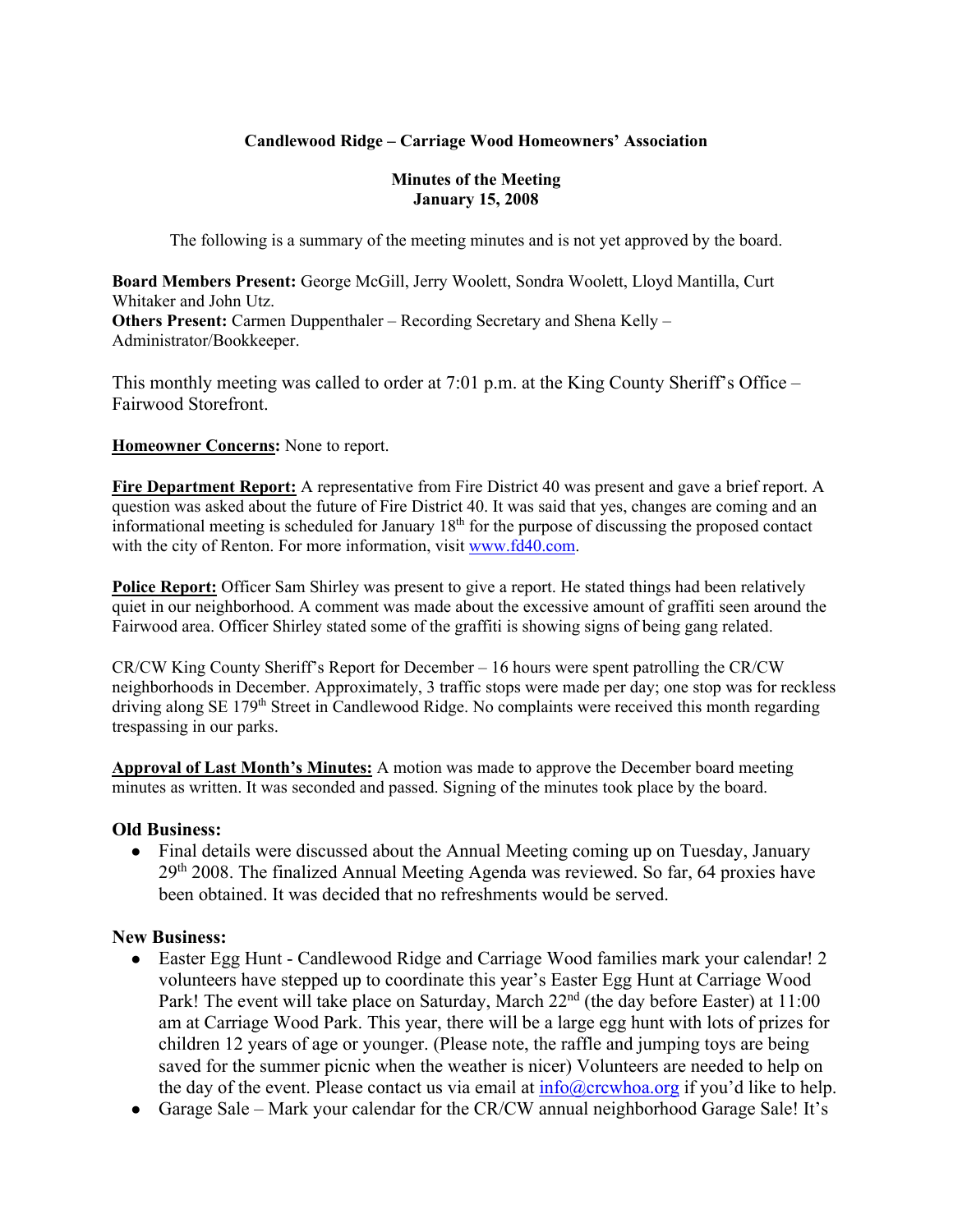scheduled for Friday and Saturday, May 16-17 from 9-5pm.

#### **Common Areas Report:**

- A homeowner bordering Candlewood Ridge Park contacted the HOA about a potentially dangerous tree along their property line. After measuring the area, it was determined the tree is partially on the homeowners and HOA property. The homeowner has agreed to pay half the cost of removing the tree. One estimate has been received for \$2000. This includes chipping the branches and removing the rounds. A second contractor will provide an estimate after looking at the tree on January 17<sup>th</sup>.
- **■** During the snowstorm on December 1, 2007, a vehicle slid through the SE 151<sup>st</sup> Ave. entrance of Carriage Wood and destroyed the entrance sign on the east side. The driver's insurance will pay for the damage. Separate estimates are required for the brick monument, the signage and the landscaping damage. All estimates have been obtained and provided to the insurance company.
- A homeowner contacted the HOA with concerns about the slippery surface of the bridge deck in Candlewood Ridge Park. The Common Areas committee will investigate potential methods to decrease that situation.

Architectural Report: 4 new ACC requests were submitted since last month's meeting as follows:

- $1 -$ Roof
- 1 Windows
- 1 Fence and Patio
- 1 Miscellaneous

One homeowner, who installed a new roof that does not meet HOA standards and who did not submit an ACC request before the installation, has requested an appeal hearing on their disapproved roof. Their attorney is involved in the appeal process requiring the HOA to seek the advice of our attorney.

The HOA CC&Rs and Rule and Regulation documents clearly state that exterior projects such as roofs, painting, fencing, decks and patios require the submission and approval of an ACC request before commencing the project. Please remember, the ACC has up to 30 days to respond to an ACC request but tries to respond much sooner. It is recommended that if a response to an ACC request has not been received within two weeks, the homeowner contact the ACC Chairperson via email at architecture  $@c$ crcwhoa.org or by leaving a voice message at 425-227-4227. ACC request forms can be found in the Fairwood Flyer or on the HOA website at www.crcwhoa.org. *Please do not contact the ACC Chairperson via a home phone number.* Thank you.

**Complaints Negotiations Report:** The complaints committee is currently working on the Annual Meeting report, which will include December.

As a reminder, all complaints must be received in writing and signed by the author. Your name, address and phone number must be included on the written complaint so the HOA can notify you that the issue is being addressed. You may then mail your complaint to the HOA address at P.O. Box 58397, Renton, WA, 98058. The HOA will keep confidential, to the full extent of the law, all personal information that is submitted, including the complainant's name. Complaint forms can be found on the HOA website at www.crcwhoa.org.

**Legal and Insurance Report:** The L&I Chairman and President attended a Legal Issues Forum Seminar. A review of the information obtained at the seminar was given. A discussion took place regarding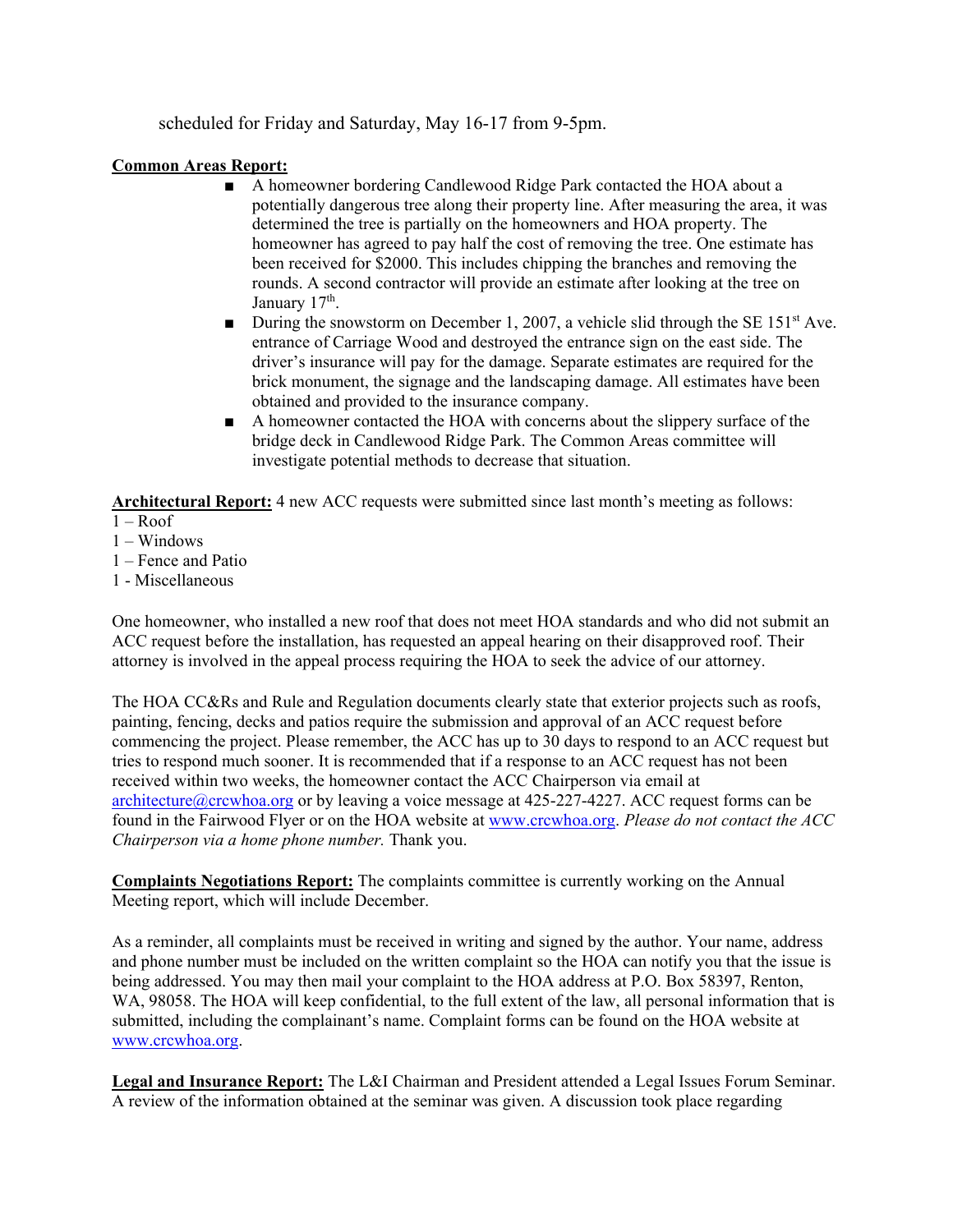reimbursement for board members who pay for and attend HOA seminars. The bookkeeper stated that in the past, Board Members had been reimbursed. A motion was made to reimburse the board members for HOA specific classes. It was seconded and passed by the board.

**Treasurer's Report:** A summary of the financial statement was given. Our overall income and expenses for 2007 were very close to the budgeted numbers. Our HOA ended 2007 with about a \$1900 surplus in our operating budget, which will be carried over to 2008. We ended 2007 with 38 homeowners being delinquent in paying their dues.

King County Sheriff Patrol – 16 hours of patrolling services were provided in December 2007.

A reminder – the first quarter of HOA dues/assessments are due no later than January 31, 2008.

## **Committee Reports: Rules & Regulation (R&R) Committee –** Nothing new to report.

**Park Usage Committee** – No report this month.

**Capital Improvement Committee** – Nothing new to report.

**The Welcoming Committee** – If you are new to the neighborhood and would like an HOA information packet, call the HOA phone number at (425) 227-4227 and leave a voice message or send an email request to  $info@crcwhoa.org$ .

**Block Watch Committee** – If you are interested in resurrecting this important committee please contact the HOA. Volunteers for block watch captains are needed. (425) 227-4227. You can also call the King County Sheriff's Office Fairwood location at (206) 296-3846 to get information on setting up a Block Watch Program.

**Special Topics:** Visit our Website and contact the HOA via Email at: Web - www.crcwhoa.org Email –  $info@crcwhoa.org$ 

A motion was made to adjourn the meeting at 8:56 p.m.

#### **Next Board Meetings:**

- *January 29, 2008 – ANNUAL MEETING at Fairwood United Methodist Church, 7pm*
- $\bullet$  February 19, 2008
- March 18, 2008
- April 15, 2008

Meetings are usually held at **7:00 p.m.** at the Sheriff's Office, Albertson's Shopping Center. All Homeowners are welcome to attend. (425) 227-4227

# **Candlewood Ridge / Carriage Wood Announcements & Reminders**

\***NEW WEBMASTER -** The HOA is looking for a new Website Administrator to maintain